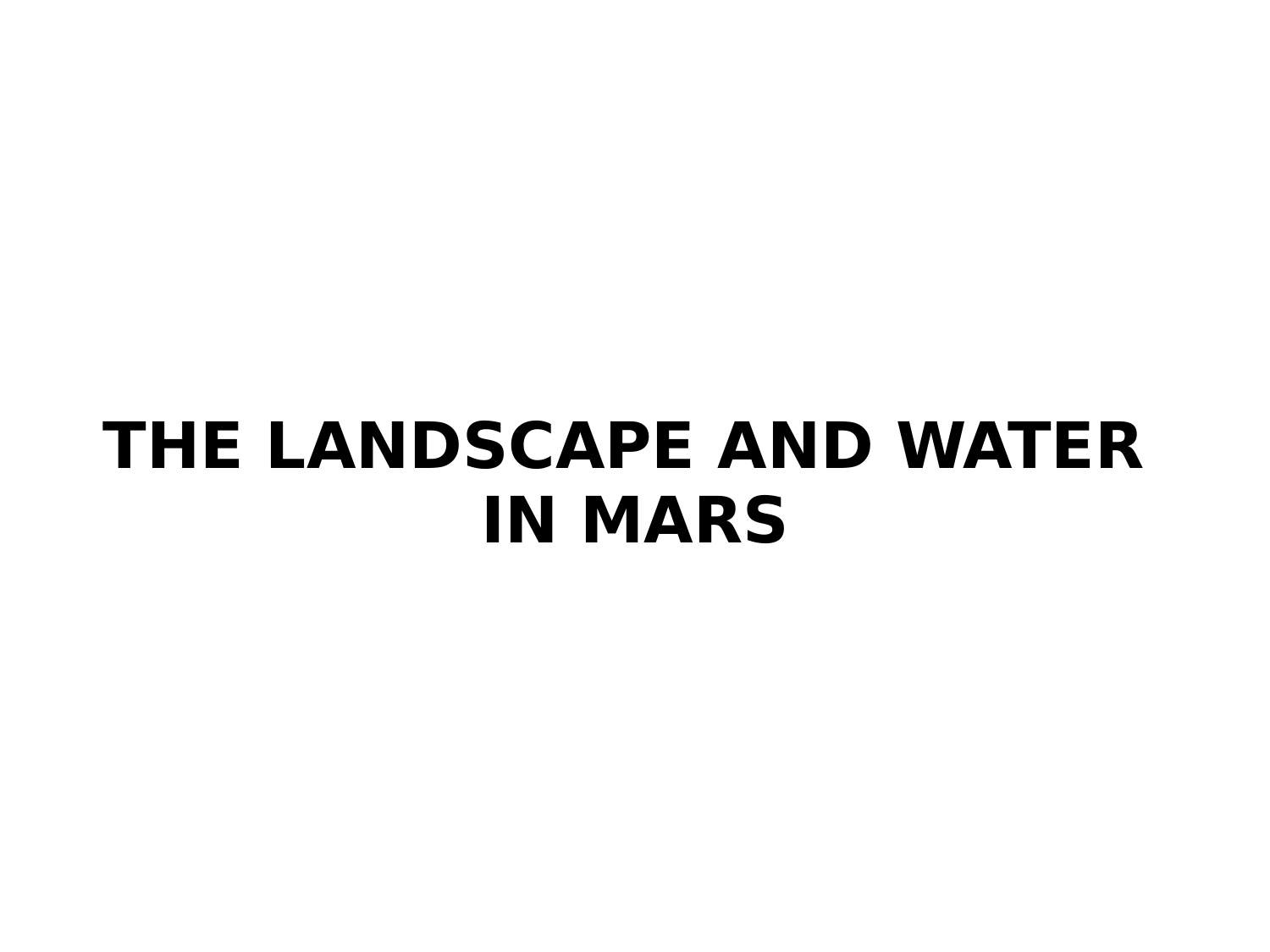

#### This work has been done by: Raquel González Beatriz Hjalmarsson Lourdes Ledo

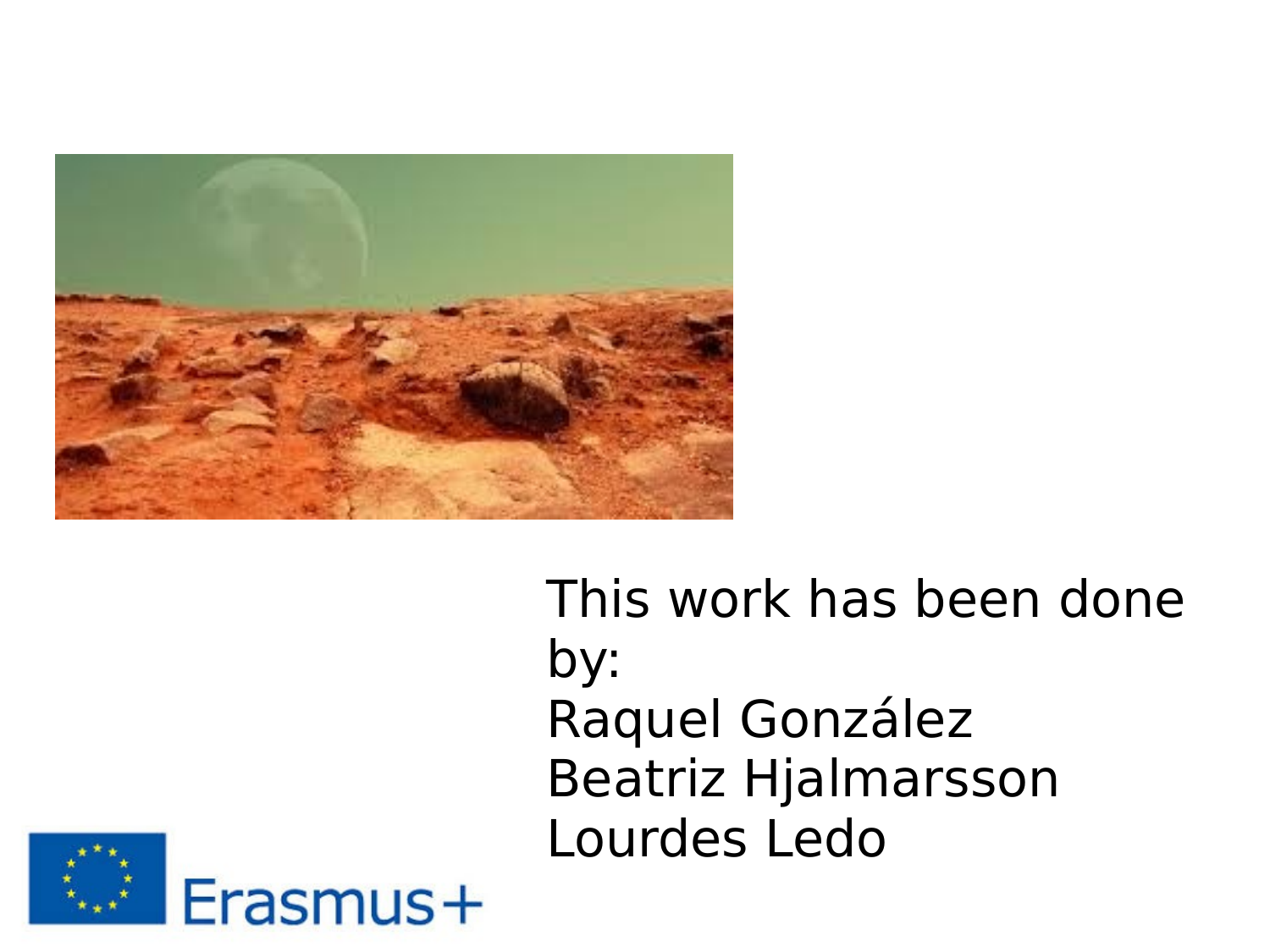## **INDEX**

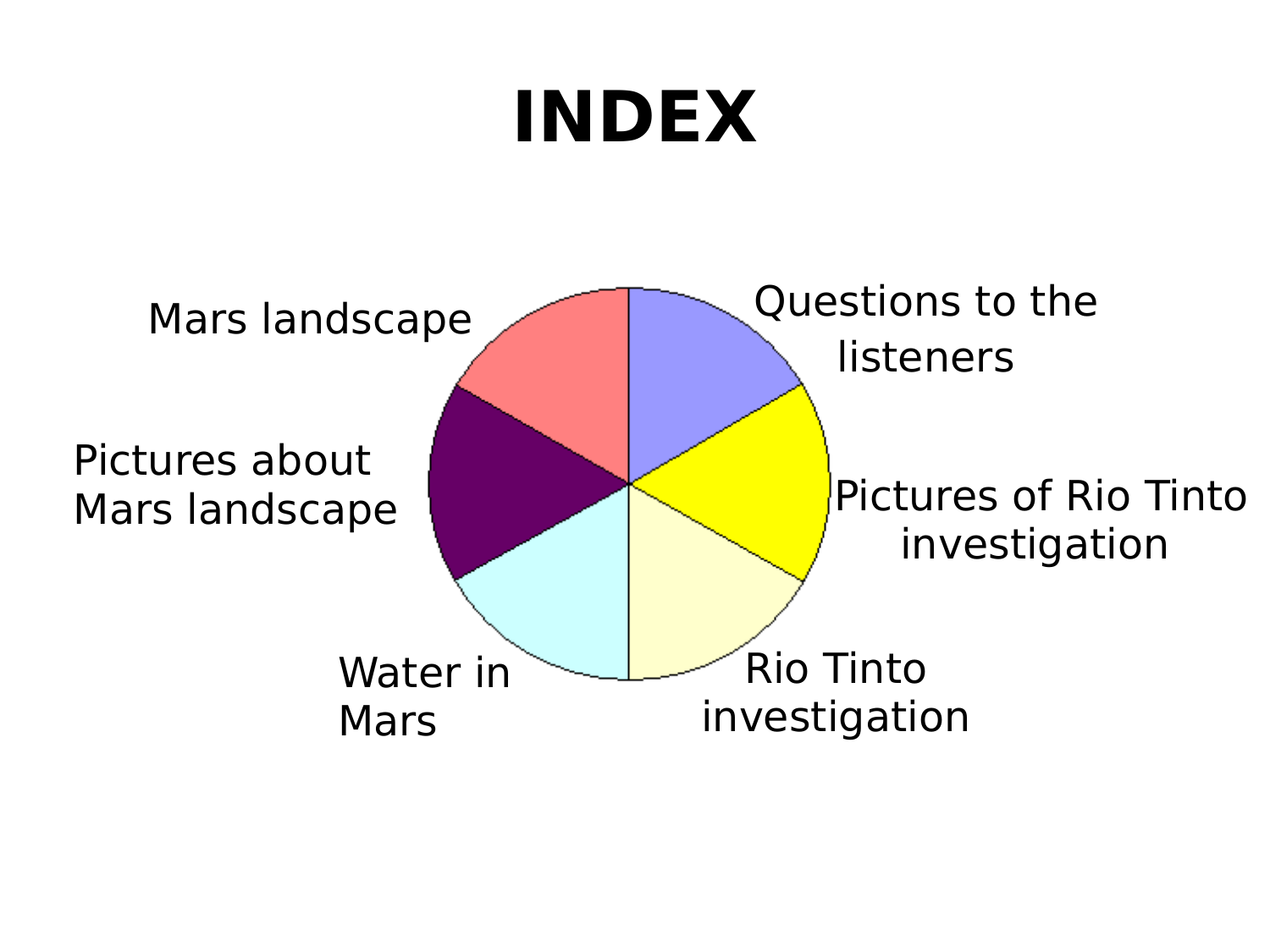## **MARS LANDSCAPE**

-Mars is a small rocky body, its surface has changed for diferent reasons.

-Mars has polar ice caps that change size according to the change of season.

-Diferent areas of soil near the poles suggests a climate cange in the planet.

-In terms of morphology, Mars and Earth are diferent.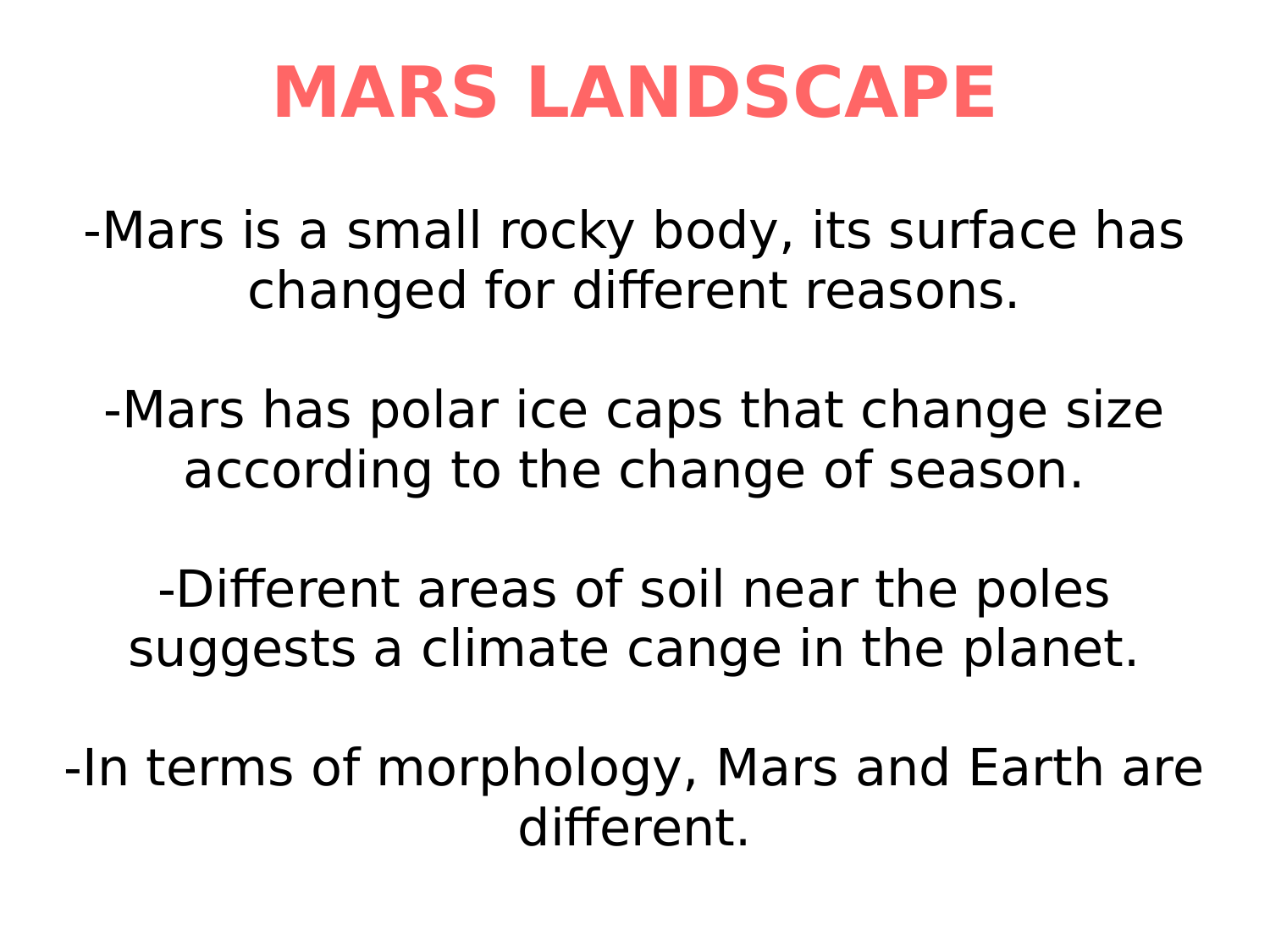## **PICTURES ABOUT LANDSCAPE**





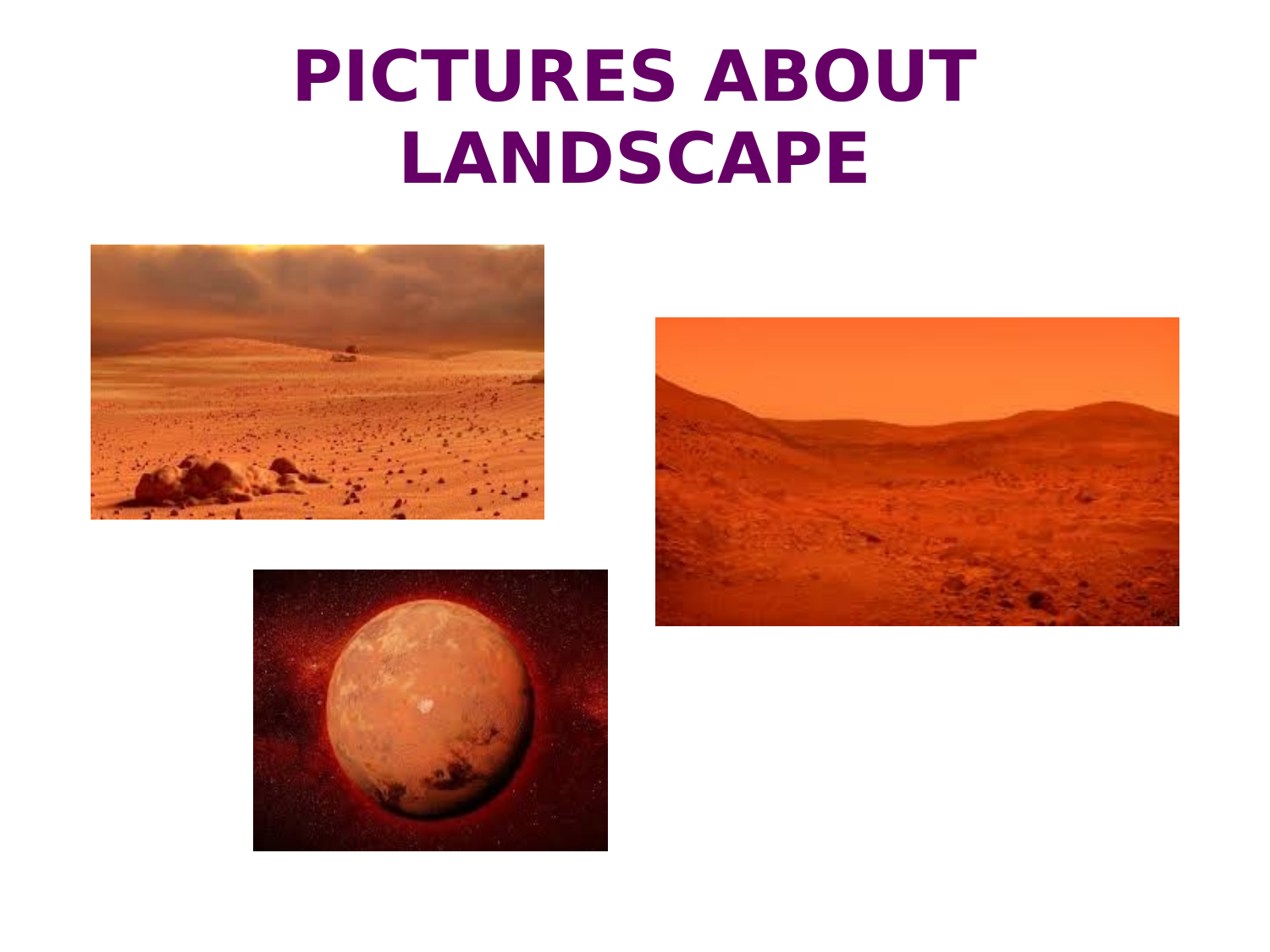## **WATER IN MARS**

-Most of the water on Mars is in the state of the ice at the poles.

-No large standing bodies of liquid water exist on the planet´s surface.

-Many years ago, Mars may have had a denser atmosphere.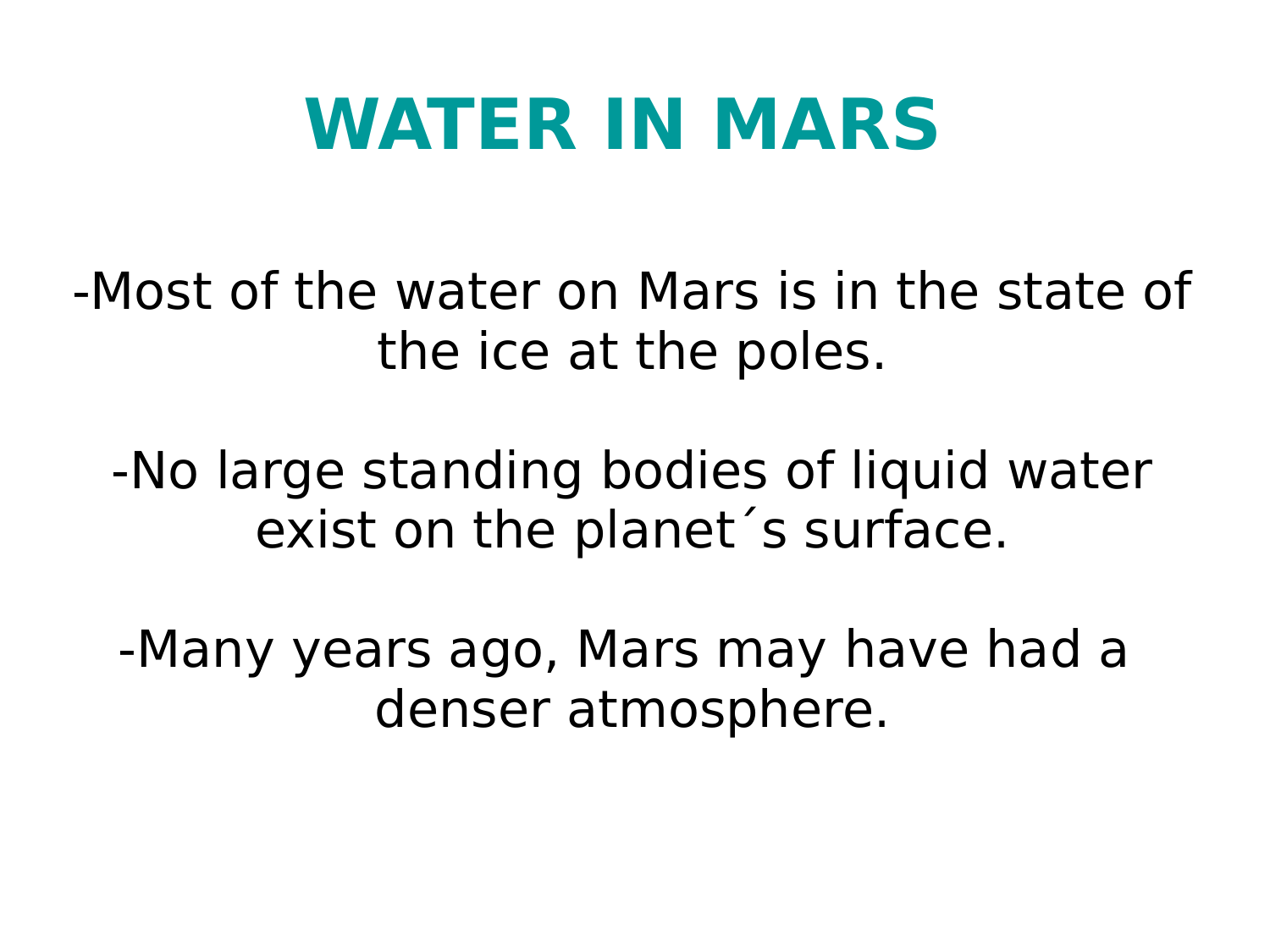# **RIO TINTO INVESTIGATION**

-The experimente in Rio Tinto adopts the name of **MARTE**.

-The rare conditions of Rio Tinto make them the most similiar to Mars in Europe.

-In Rio Tinto we can fnd the mineral name jarosite.

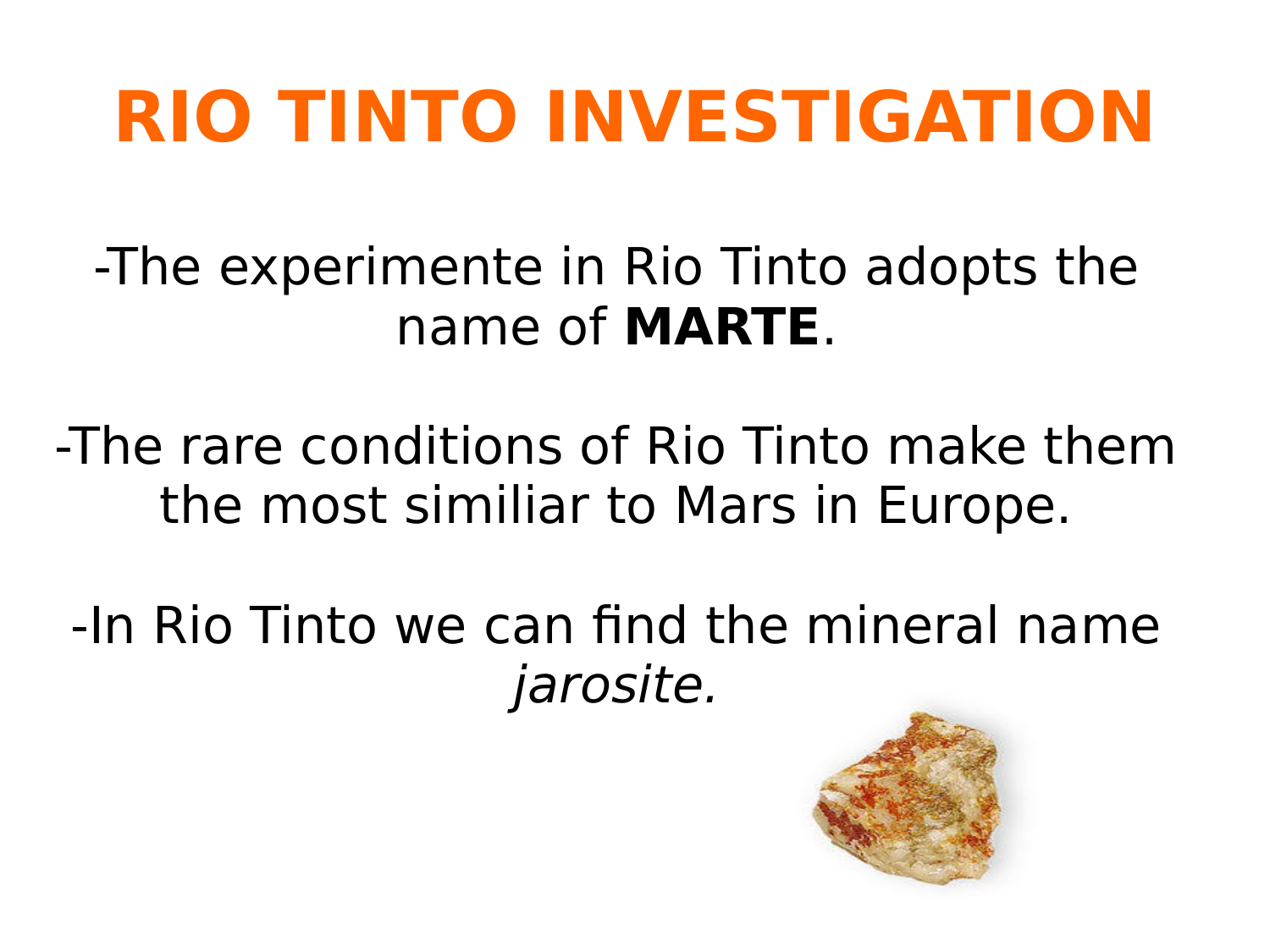## **PICTURES ABOUT RIO TINTO INVESTIGAITON**